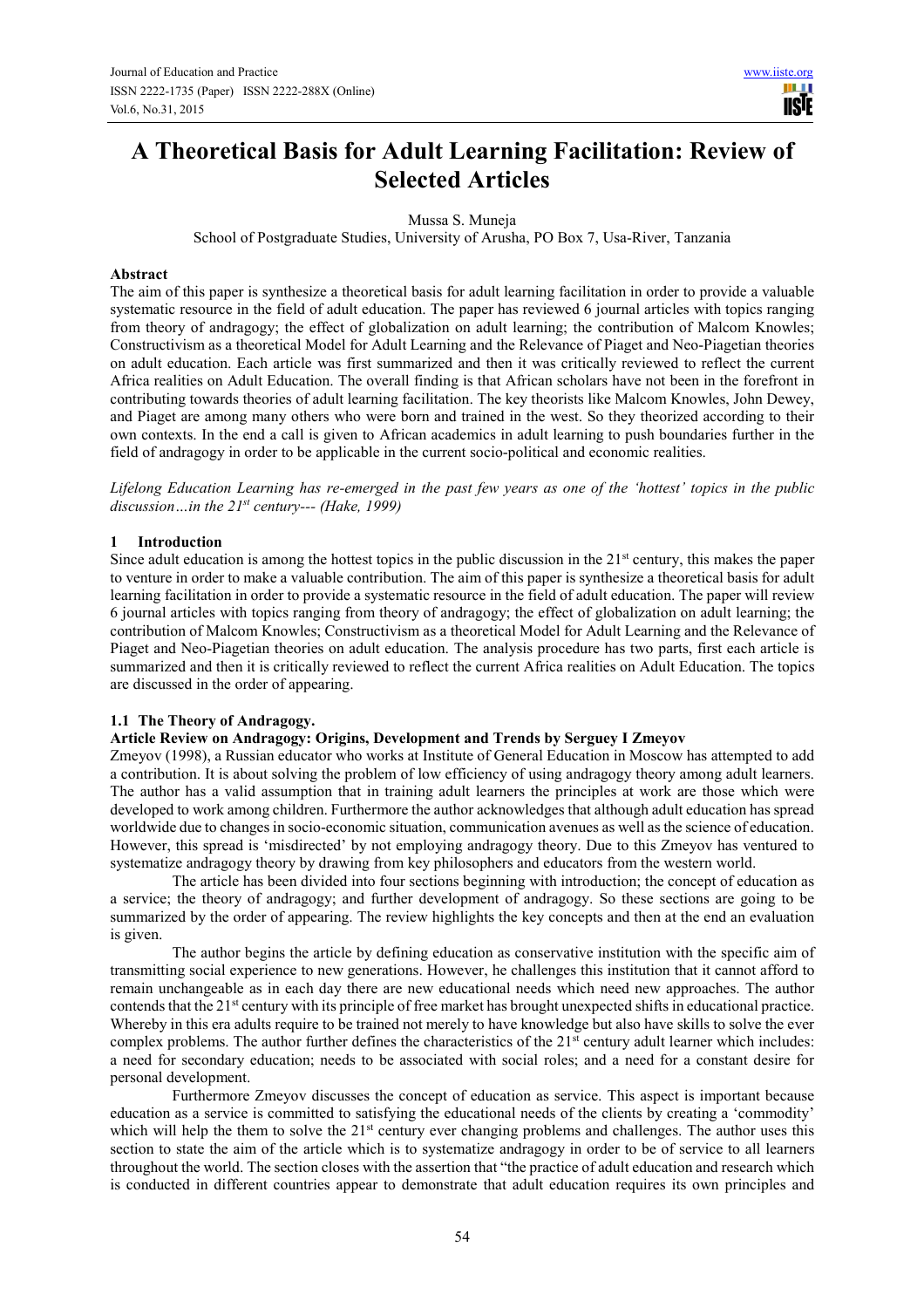#### technology."

After that smooth background, the author now shifts to the core aspect of his paper, where he discusses the origins, development and the trends of andragogy. This section receives a wide chunk in terms of space and coverage.

The author makes it clear by several inferences that the context of the study is from the country of Russia. This aspect gives credibility to the author because he discusses issues not from a vacuum but from an informed local context.

The author gives the meaning of Andragogy by drawing from Greek terms: *andros* (adult man), *ago* (I guide). So andragogy is a new field of human sciences which deals with principles which can make adults learn effectively in their own terms and not as children. The discussion advances by endorsing that humanity is moving towards liberation which will bring about the complete human potential. So this trend according to Zymeyov needs the adult learner not to be passive, but active in the learning process alongside his teacher. At this section the author does not elaborate further how can the teacher stoop low to reach the level of the adult learner and also how can the adult learner find confidence to rise high to the level of the teacher who is more informed in the subject matter.

Nevertheless, the article progress by synthesizing ideas from western philosophers and scholars who had already put a contribution in the theory of andragogy. The author prefers to begin with local scholars in Russia which can be justified. Since it credible to honor local professionals before advancing beyond the country borders. He mentions these scholars with their unique contributions. These includes but not limited to: K. D Ushinksy who formulated a number of characteristics features in adult education which happened in Sunday Schools during the second half of 19<sup>th</sup> century. The author also highlights the contribution of N.I Bokariev who lived in the Soviet era. His contribution was to describe the fundamental assumptions which deal with pedagogy of adults.

Furthermore the author shifts to USA where he highlights the work of J. Dewey. This philosopher put forward the concepts of experimental and pragmatic learning which heavily influenced the system of education in that country and abroad. The author also includes the contribution of E. Lindeman who formulated the essential philosophical assumptions of adult education in 1926. After highlighting several American philosophers, the author shifts to Germany. Here the author F. Poggeler, B. Samolovcez and Dutchman T. However it is not clear why he does not mention specifically their contribution apart from a mere mention. Whether this was intentional omission or a sloppy oversight is unclear, but it weakens the development of the argument.

After survey of theorists from Russia, USA and Germany, the author turns to discuss a person who is known as the "Father of Andragogy." This is Malcom S. Knowles, his work was prominent in the 1970s and 80s. He was an American by origin. The author quotes a short version of Knowles on andragogy which is "the art and the science of helping the adults learn." Zmeyov also posits his own definition on Andragogy which is "the theory of adult learning that sets out the scientific *fundamentals* of the activities of learners and teachers in planning, realizing, evaluating and correcting adult learning. After that the author makes a unique contribution by outlining *the fundamentals* of adult education. These includes self-directed learning; co-operative activities in learning; experiential learning; individualization of learning; systemic learning; contextual learning; actualization of the results of learning; elective learning; development of educational needs and consciousness of learning.

The final aspect in Zmeyov article is dealing with further development of andragogy. Here he re-states the implied thesis. That adult learners need to be trained in the 'fundamentals of adult learning," in order to be effective in their work. The author gives an example that in Russia, they have begun andragogical training in in a more large scale. Here theory, technology and psychology of adult learning are blended together in form of programmes and teaching materials. The author concludes the article by giving an invitation of interested researchers whether local or international to participate in the development of andragogical theory and practice.

In a nutshell, Zmeyov article appear to have a meticulous analysis on the origins, development and trends of andragogy. However few aspects could have been improved if he ever publishes the article again. The author has discussed philosophers mainly from developed countries of Russia, USA and Germany, but he has not dealt with either middle income or low income countries. We would expect that the author would include at least the work of Paulo Freire in Brazil or Mwl. Julius Kambarage Nyerere in Tanzania ( (Freire, 2005). These philosophers had also had a unique experience in terms of adult learning. Moreover, the author has highlighted the work of more than 20 philosophers, but some of them especially from Germany were simply mentioned their names. In addition such philosophers are so many to be clustered in a single page! It would be wise to deal with at least 3 and go deeper, than dealing with 20 be superficial. We may not blame so much the writer but at least if he would have changed his title to be *" Andragogy: A highlight of Philosophers based on Origins, Developments and Trends."* The other problem with article is that it seriously lacks adequate references. With the huge of information condensed therein, there are only 4 sources! Nevertheless Zmeyov's work still provided the impetus for an ongoing evolution about the theory and the practice of andragogy in the 21<sup>st</sup> century.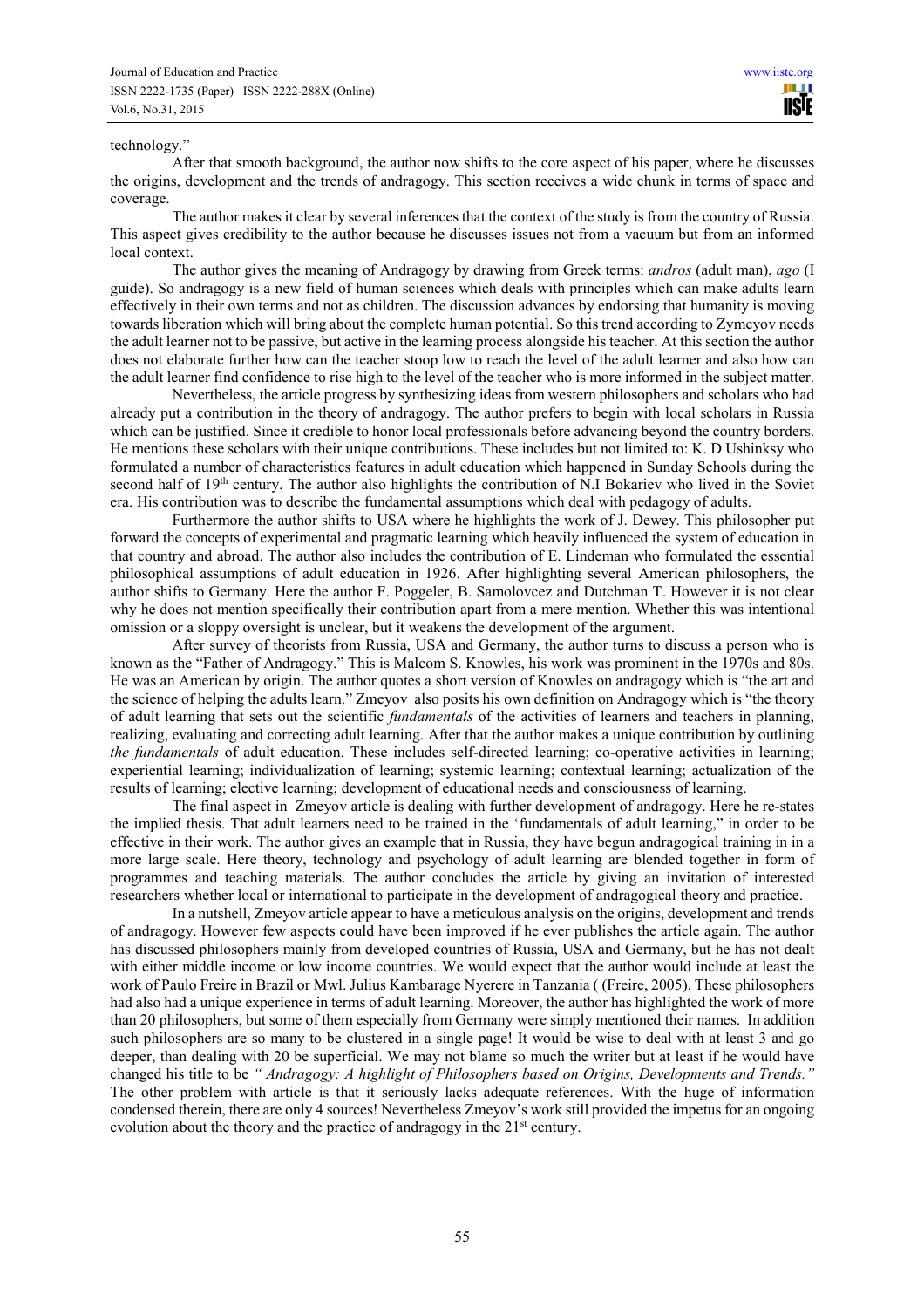m i **IISTE** 

### **1.2 Globalization, Lifelong Learning and Postmodernity**

**a. Article Review on Lifelong Learning in Late Modernity: The Challenges to Society, Organizations and Individuals by Hake B J.** 

Hake (1999) who works at Centre for Learning and Communication at Leiden University, attempts to examine current theories of late modern societies in terms of their implications for understanding pre-eminence of lifelong learning. The argument is posited in the late modernity (the late 1990s) where social development made lifelong learning as a necessary condition for survival. The paper generally deals with lifelong learning in peaceful existing western economies.

The paper has five sections which are going to be summarized and finally evaluated in the order of appearing. The sections are introduction; lifelong learning and the learning society: the Emerging research agenda; lifelong learning and the learning organization; Individual survival: From Identity to Biographical Competences and Conclusions.

Hake is commended by beginning his article by giving a succinct abstract which shows the aim of the paper as stated above. The abstract also summarizes the three major sections of the article which are learning as a society; learning in organizations and learning as an individual. Immediately after the abstract, there follows a quote by Comenius which says, "every age is destined for learning, nor is any person given other goals in learning than in life itself." This quote is placed strategically in order to strengthen the forthcoming arguments. Moreover right in the first page, the author sets an audacious claim that lifelong learning had become a "hottest" topic in the public discussion about training adults in the  $21<sup>st</sup>$  century.

The claim that lifelong learning is among of the hottest topics, is defended fairly by citing key example. For the purpose of space, few will be referred here. Lifelong learning was a key agenda in Japan as early as 1990s. Another example is that lifelong learning was featured in the Naples Communique where top seven industrial nations called for the development of human potential through creation of a culture of lifelong learning. The last example to be referred here is UNESCO's medium-term plan for 1995-1997 which focused on "sustainable development, lifelong learning and peace. These cited examples are among many others which are set to prepare the reader to enter a very important discussion on lifelong learning which has become a commodity for survival in developed countries.

After that, the author lands the readers into the main corpus of the work. Hake begins discussing theoretical perspectives under the subtopic: "lifelong learning and the learning society: the emerging research agenda. The author evaluates works of three scholars namely Ulrich Beck of Germany; Pierre Bourdieu of France and Anthony Giddens of United Kingdom. However as the discussion advances it is not clear as to why the author begins treating the work of Anthony Giddens and not of Ulrich Beck. This reality disturbs the flow of ideas temporarily.

The author after reviewing Giddens ideas he concludes that, the scholar believes that globalization brings about detriditionalization because people get new ideas without regard to national borders. Furthermore globalization confronts societies as they struggle to survive and cope with rapidly changing environment. It is not clear why Hake did not critique the work of Giddens who did not explain how globalization affects lifelong learning in a rural sub-Saharan Africa. This region clearly represents third world economies. The author does not also confess that globalization benefits more of the north part of the globe than the south part. Because in the south, if you want to estimate how many people in the total population can access internet, you may be surprised. Or how many people in the south part of the globe could learn while their environments are marked with civil unrest, terror and poverty.

Later Hake discusses the work of Ulrich Beck. This scholar discusses the importance of social allocation in lifelong learning sector. The author indicates in the article, that social allocation has often been directed to traditional formal education. As this section draws to a close, the work of Pierre Bourdieu of France is not discussed either intentionally or as oversight. This flaw may disturb any keen reader who want to follow the arguments clearly.

After that Hake devotes another part of the article to address how lifelong learning can occur in organizations. The author discusses the seminal works of Schon. Schon's work has been developed to bring about concepts such as 'learning business,' 'thinking organization,' 'learning enterprise' etc. The author makes it clear that in many organizations, lifelong learners are seen as threat to organizations and not as opportunities. As a result there is tension between investment in lifelong learning and individuals' employability.

Towards the end, Hake discusses individual survival, where the author warns that, 'individuals have assume personal responsibility for formulating identities and life courses. The author notes there is a universal distribution of threats and risks posed by modernization, therefore individuals differently develop the capacity to organize their identities. While the assertion that there is a universal distribution of risks is true, the author does not take pains to discuss who are affected most in terms of region, gender status, age etc. This discussion would have strengthened his argument. For example in the recent example where 238 school girls were kidnaped in Nigeria by Boko Haram for studying 'western education.' One could try to explain how such girls can enhance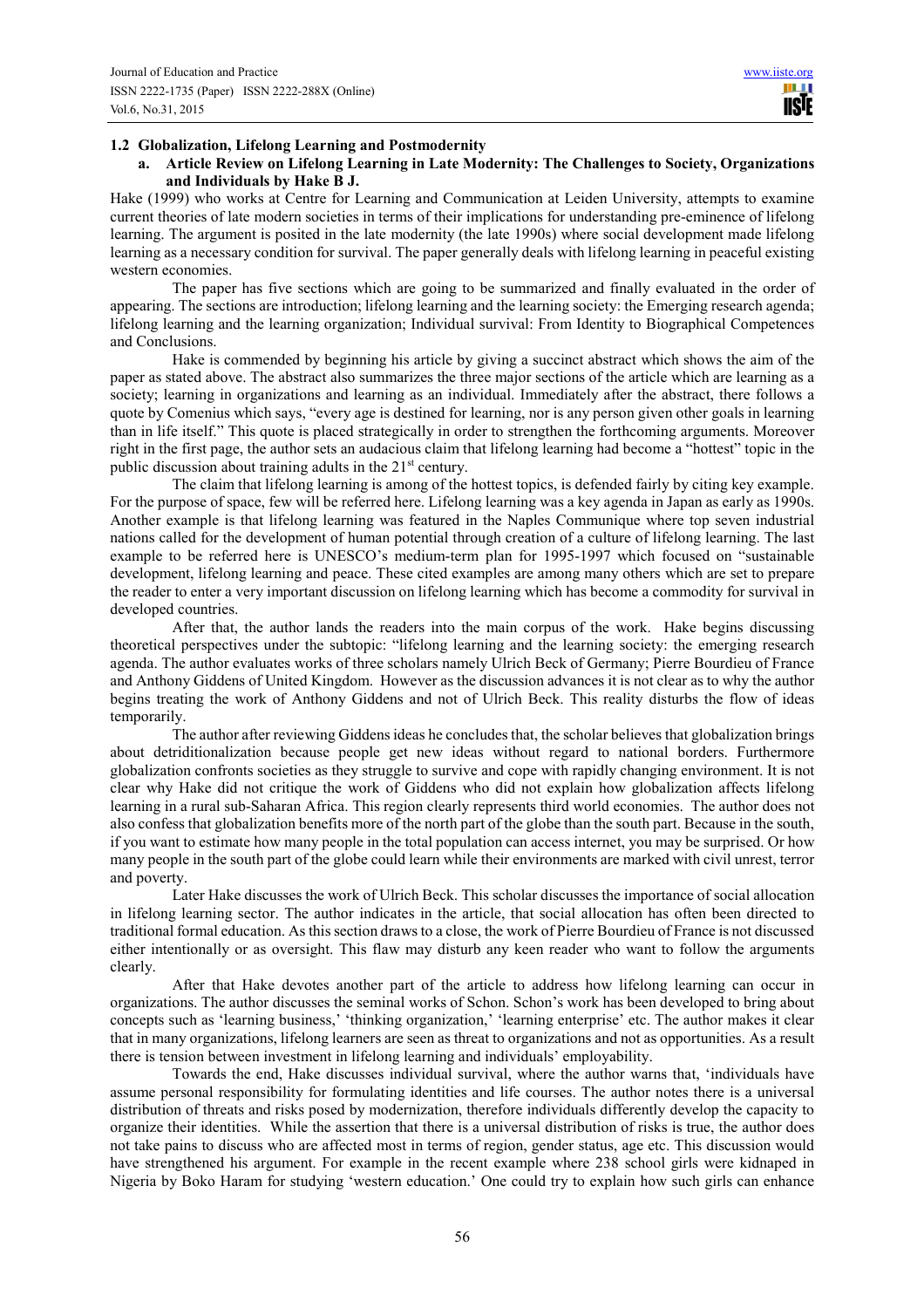learning in such a situation. It could be necessary to discuss that issues of peace as endorsed in the UNESCO's medium-term plan for 1995-1997 will ever remain important especially in the third world countries. As one may note in this article the issue of peace is not discussed at all as an important factor to make an individual become an effective lifelong learner.

In the conclusion, Hake proposes a research program devoted these aspects of lifelong learning in the globalized knowledge society. This research ought to focus on the interplay of societal, organizational and individual level processes. This conclusion is valid since it captures what has been discussed in the paper. However, I would propose that the research agenda would also try to focus on the challenges which are faced by lifelong learners in the third world countries which are currently plagued by abject poverty; civil unrest, reign of terror caused religious fundamentalists etc. Also research could focus on how a lifelong learner can thrive in informal organizations.

All in all the article is informative and highly relevant to communities which are living in peaceful postindustrial nations of Europe and America. The author is encouraged in the future that when he talks about globalization, he may transcend the European boundaries and reach other parts of the world like Africa. If that will be done, the coverage will be balanced and holistic. It must be noted that in Africa and other related regions appear to have different rules of survival for a lifelong learner.

#### **b. Article Review on Adult Learning in a world "on speed " by Plumb D**

Plumb (2000) makes a contribution as he assesses the implications of globalization for social and cultural processes of education. In essence the paper tries to make it clear that 'gone are those days' when adult education depended on the slow processes of postal delivery. The author makes it clear that we are in the era of 'internet speed and efficiency. In this era both the adult learners, the adult trainers and institutions associated with are called to have a radical change. The author of article was working with Mount Saint Vincent University in Canada at the time of writing.

The author does well to begin with an abstract which states the aim of the study noted above. The abstract gives a reader an important warning that if adult educators will ever continue to understand the world by using geographical categories of modernity, they will essentially be ill prepared with forms of domination consolidating in the global age.

The author begins with introduction where he posits several questions such as what role remains for those on social and cultural processes we know about adult education. Will they be commodified informatics of global economy? Will they offer a passkey to an emergent elite? Will they persist as a critical and emancipatory impulse devoted to triggering democratic competences?

After those challenging questions, the author returns to discuss how space and time affects adult education. Here the author argues that space and time in modernity is no longer confined in Fordist production processes. But it has become a complex hybrid of inter-weavings where people must negotiate in order to belong together as democratic citizens in the learning process.

Towards the end of the article, the author also makes clear that adult education in the world of speed must be affordable to as many people as possible, otherwise for those who are not prepared of this must re-imagine their terms in the world which is marked by globalization speed.

The article is applauded for being abstract in taking adult education in that philosophical approach. However, I contend that such articles are of little use (if any). The article arguments in most cases are not logical. One may fail to understand why the author has chosen to discuss about capitalism as if it is the only political system that is available. Also one may be surprised when the author is discussing the idea having domination in global era! Is this the aim of adult education according to key theorists like M. S Knowles? I think their aim was to make each adult learner be self-directed lifelong learner and not to become a dominating person. It is not clear why the author uses a difficult language which may make a reader to strain in process of to getting the intended meaning. I think the aim of education is to transmit knowledge, skills and values in a clearer manner than otherwise.

#### **1.3 Models of Adult Learning Facilitation**

#### **1.3.1 The Contribution of Malcom Knowles to Adult Learning Facilitation.**

**Article Review on the Adult Learner: Neglected no More by Chris Lee** 

Lee (1998) makes a useful tribute to Malcom Knowles as the 'Father of Andragogy' as attested by theory and practice. Lee at the time of writing this article was working as the managing director of the *Training Magazine*. So the language used here is learner-friendly and highly practical, the author is commended for this.

The article begins with a very important quote; "Many current ideas about workplace training build on the foundations laid by Malcom Knowles. His theory of Andragogy describes the art and science of helping adults learn." This quote serves as an ice breaker to prepare the reader for understanding about the unique contribution of Malcom Knowles.

This Magazine article begins mentioning the death date of Malcom Knowles. He died in November 27, 1997 at the age of 84. His death apart from bringing sadness in adult education circles, it caused an outpouring of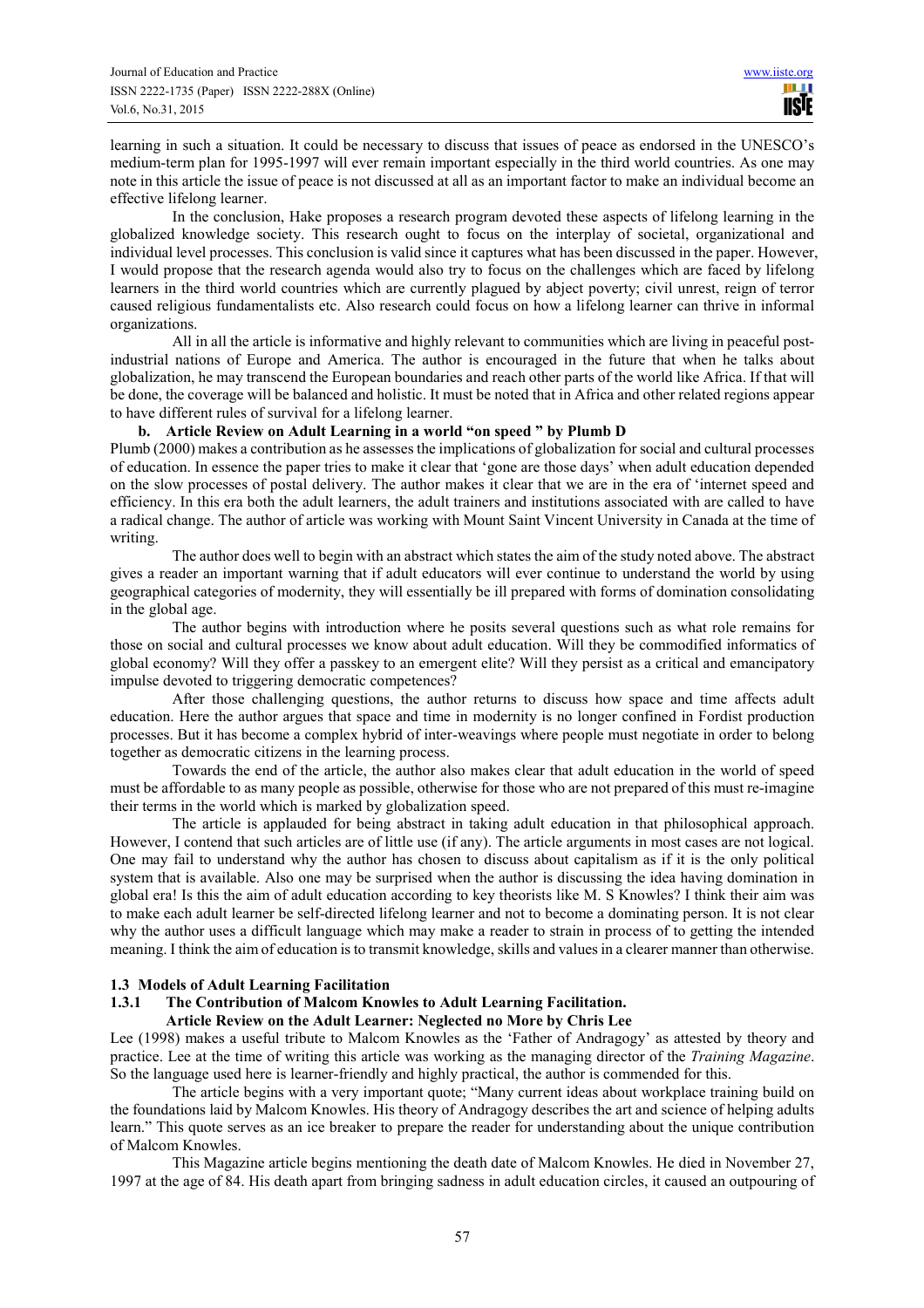tributes which could be summed that Malcom Knowles was a "Father of Adult learning." It appears that Lee was also inspired by these tributes which were reflected in website of the *Training Magazine*, to an extent he also decided to write this article.

The author recognizes the contribution of Malcom Knowles first in education. Malcom had various educational training which included his master degree in 1949 and his PhD in 1960, both from University of Chicago. Moreover Malcom was the founding executive director of Adult Education Association of USA. He worked as a professor of adult education in various universities which includes Boston University from 1960-1974; North Carolina University until 1979. Lee also includes the awards which Malcom Knowles was recognized. These includes but not limited to TRAINING Magazine's HRD Hall of Fame in 1985; International Adult and Continuing Education.

However, the most important section of the article is when the author makes it clear that Malcom published at least 19 books on adult training. The author makes a quick review of the two most excelling books which includes the *Modern Practice of Adult Education: Andragogy Versus Pedagogy (1970)*. This book according to the author of this article rests on four basic assumptions which are Self-concept where children selfconcept is different from that of adults. The adults usually are more self-directing. The other assumption is Experience where adults are differentiated from children in the sense that they usually have a vast accumulated reservoir of experience which they bring into learning. The last assumption in the book is Orientation to learning, here Malcom claims children tend to be subject –centered but adults are problem centered.

The other book reviewed by Lee is *Andragogy in Action: Applying Modern Principles of Adult Learning (1984*). In this book, Malcom added the fifth assumption where adults are seen to be more motivated to learn by internal factors, such us increased self-esteem, than external rewards such as pay raises and promotion.

Towards the end of the article Lee explains that Malcom Knowles was a practical person, whatever he theorized for adult education, he lived it. The following quote demonstrates this fact: "His beliefs about adult learning played out in his practice—and congruence between theory and practice is not the usual thing in a scholar."

In essence author has accomplished the aim which was to celebrate the contribution of Malcom Knowles in the theory and practice of andragogy. These tributes were meant to comfort the mourners of this world figure. However, the author would have done well to mention the major critics of Malcom's ideas on adult learning. The article would have sounded better also to recognize his low points as a father of adult learning. This would help the reader to understand that Malcom Knowles was by no way a "superman." But a normal human being who was simply committed to leave a legacy behind in the field of adult education, and he made it!

**1.3.2 Constructivism as a Theoretical Framework for Adult Learning Facilitation** 

**Article Review on Constructivism: A Paradigm for Adult Learners by Spigner-Littles D and Anderson, CE**  The authors of this article who are Spigner-Littles & Anderson (1999) were both working with University of Oklahoma at the time of writing this magnificent peace of work. This work is not only down to earth practical, but it builds from their vast reservoir of experience as adult trainers who are learner centered. The article begins with an abstract which asserts that, "Older learners tend to be highly motivated especially when favorably predisposed toward the learning process. This idea is 'faithfully maintained throughout the article.

Immediately after the abstract, the authors state beautifully the problem and the aim of the paper. The problem is that; "Educators are concerned about the educational needs of older learners and have frequently sought to develop teaching and learning theories which will improve the condition." Then later the authors declare that, they join the body of educators to share theories and methodologies born out of experience in order to make older learners enjoy the learning process. The following quote by the authors demonstrate 'the experience factor:' "Our experiences have led us to conclude that older learners respond best to collaborative learning environments, in which the instructor and the students provide and share information."

After the introduction, the article transitions smoothly to a subtitle: Cognitive Learning and Constructivism. In this section, the authors recognize key scholars in the constructivism theory. These are Piaget, Jerome Bruner among others. According to the constructivism theory, the authors argue that "knowledge is something that individuals construct for themselves using their previous experiences and derived knowledge and understanding as building blocks."

Furthermore, this section, the authors outline 4 instructional methodologies which work closely with the above definition. These first include1) help learners to develop new skills 2) challenge learners pre-conceived notions, attitudes and beliefs 3) help learners to revise their worldviews and 4) encourage and promote selfregulation in the learning process. I concur fully to these instructional methodologies, they have worked in my classes where I usually deal with adult learners.

After that, the authors discuss 5 ideas under the subtopic of *creating learning environments for older learners*. These includes 1) when introduced to new subject matter, most learners learn by comparing past experiences with new experiences. 2) That older learners tend to be emotionally attached to beliefs, knowledge, values and worldviews developed over a period of many years. And that even confronted with irrefutable information they will tend to reject it. 3) That older learners need creative learning strategies which encourage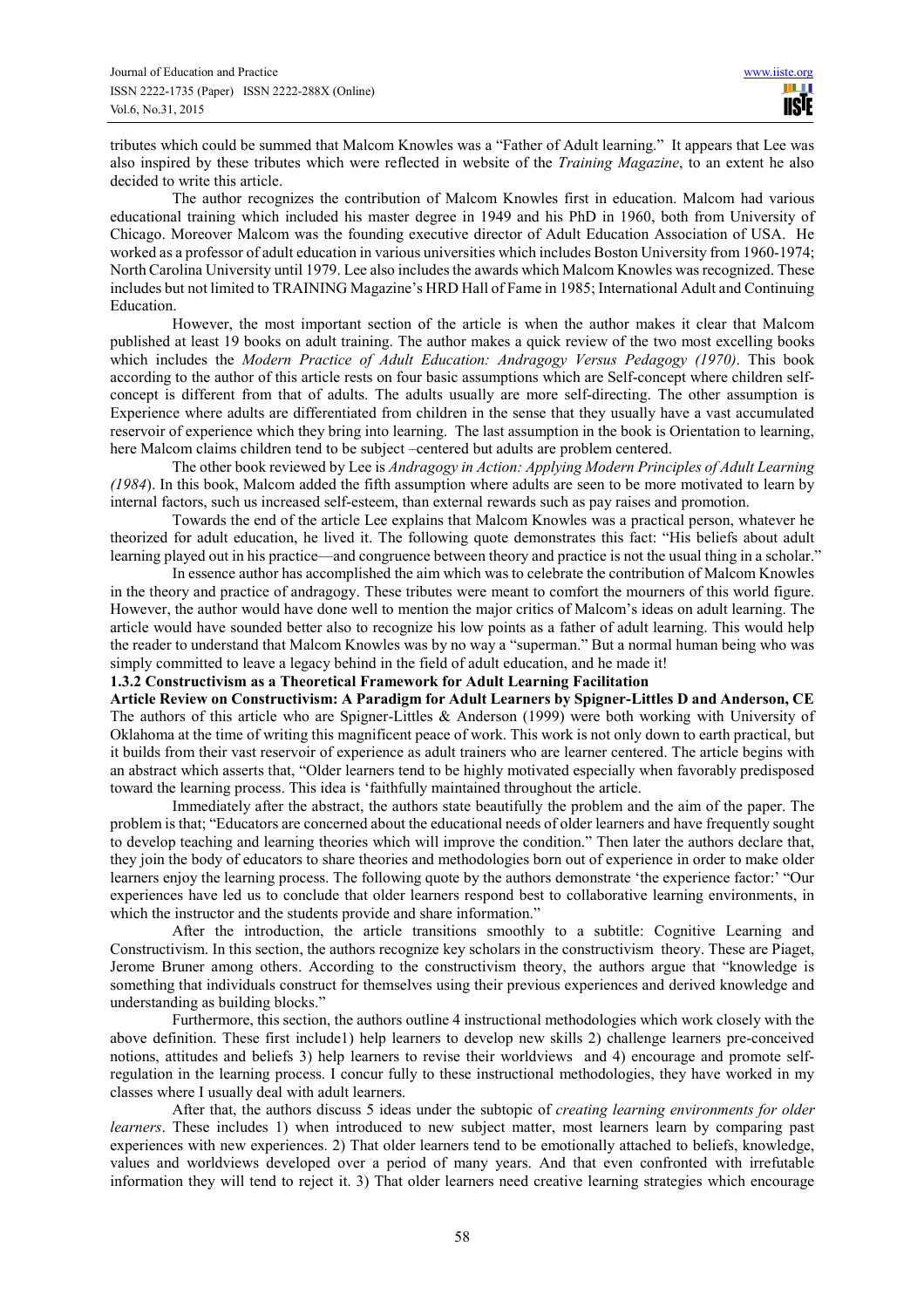flexibility and participation. 4) That older learners prefers instructors to play the function of facilitators and coaches to lecturers. 5) That some older learners could prefer traditional teaching methodologies where lecturing and feedback are important.

In the conclusion part the authors assert that; "we have found that older learners respond best in a positive and trusting classroom environment; one which all students are made to feel welcomed, comfortable and respected.

The major strengths of this article is that it is born and bathed out of the experience of authors. Also the authors make fair use of other scholarly views. They do not simply quote their ideas, but engage them appropriately. Also the language used is reader friendly. However an area of improvement could be that the authors were supposed to discuss rival ideas of constructivism such as perennialism, essentialism etc (Ornstein, 2011). The authors would also do well to discuss the weaknesses (if any) in theory of constructivism.

## **1.3.3 The Relevance of Piaget's Theory of Learning and Stage Theory for Adult Learning Facilitation. Article Review on the Application of Piagetian and Neo-Piagetian Ideas to further and Higher Education by Sutherland P.**

Sutherland (1999) makes a unique contribution by endeavoring to make an application of Piegetian and Neo-Pigetian experiential learning theories to higher education. He manages this task by conducting empirical research and also by synthesizing the work of other key theorists in the area.

The author was a lecturer in the department of Lifelong learning within the Institute of Education at University of Stirling. So his many years of lecturing coupled with the experience in empirical research together make the aspects of this article.

The paper has an abstract which summarizes appropriately the main ideas entailed in the paper. The author opens up with a quote, "While the theme of youth is flexibility, the hallmark of adulthood is commitment and responsibility." (Labouvie-Vief 1980). This quote is not only informative but it appears to capture what the author wants to communicate in the entire article.

The paper is divided into 4 sections namely introduction, Piaget's theory of learning, other theorists of adult learning and conclusions. These subtopics are reviewed in the order of appearing.

The introduction section acknowledges that Piaget's biologically based theory was originally intended for children and adolescents and not for adults. So an attempt to apply these ideas to adult learners is a 'paradigm shift' to what Piaget had intended. Since the author is going to apply these ideas to adults, he makes clear the intended adult age will be 16-21 year olds as students/apprentices; 23-39 year olds as young adults; 40-65 year olds as middle aged and 66+ as old adults. The author also indicates that UK, adult age begins legally at 18. This age is also seen as a transition from high school to university. This introduction section is meaningful and it prepares a logical flow further arguments.

After that the author decides to give a preview of Piaget's theory of learning before entering the plane of application. This is a logical expectation for any author who understands the value of coherence. The author notes that Piaget theorized that there are two mechanisms in which individuals learn. First is when new materials is assimilated by learners whether adult or child. Second is when this new material is modified in order to stay in the memory, then that process is accommodation.

Furthermore the author outlines Piaget's stage theory which has four 'periods.' These are 1) Sensorimotor activity i.e using hands with no control by language (-0 to 2 yrs); 2)Pre-operation activity (2-7); 3) Operational thought. This period is divided into subsections, these are Concrete operations (7 to 11) and Formal operations (11 years onwards). It is noteworthy that these ideas are enshrined in curriculum in many parts of the world.

After building a background, the also now transitions to the major part of the paper which deals with application of Piaget's theory. The author discusses Kohlberg views who advanced Piaget's theory beginning from the formal operations stage. This person specialized on morality and cognitive ability. He formulated three periods which are: preconceived morality, where adults act to avoid punishment or they act for mutual benefit. The other period is conventional morality, where adults acts mechanically because it has been a tradition to do so. The last period postconventional morality, this aspect refers when an adult act because it is right and appropriate to do so.

Moreover the author includes the ideas of Labouvie who took a different approach in applying the learning theory. This woman, theorized that mature adults have the ability to relate to the abstract thoughts (formal operations) to everyday life. This section though it appears to be good, but it lacked deeper explanation.

The last scholar in the Neo-Piagetian theorists, is Peel. This person theorized that theme of the youth is flexibility, however, the hallmark of adulthood commitment and responsibility. In this period, mature adults are expected pursue careers, form intimacy bonds, raise children. Moreover in this part of life, adults tend to make deliberate choices for what they want whether good or bad.

The other category of theorists are those synthesize Piaget's ideas with those of others. The author includes the ideas of Kolb who linked Piaget's stages to the notion of experience based curricula for adult learners. Lovienger argued that adults are to constantly re-accommodate or re-assimilate until they reach the equilibrium of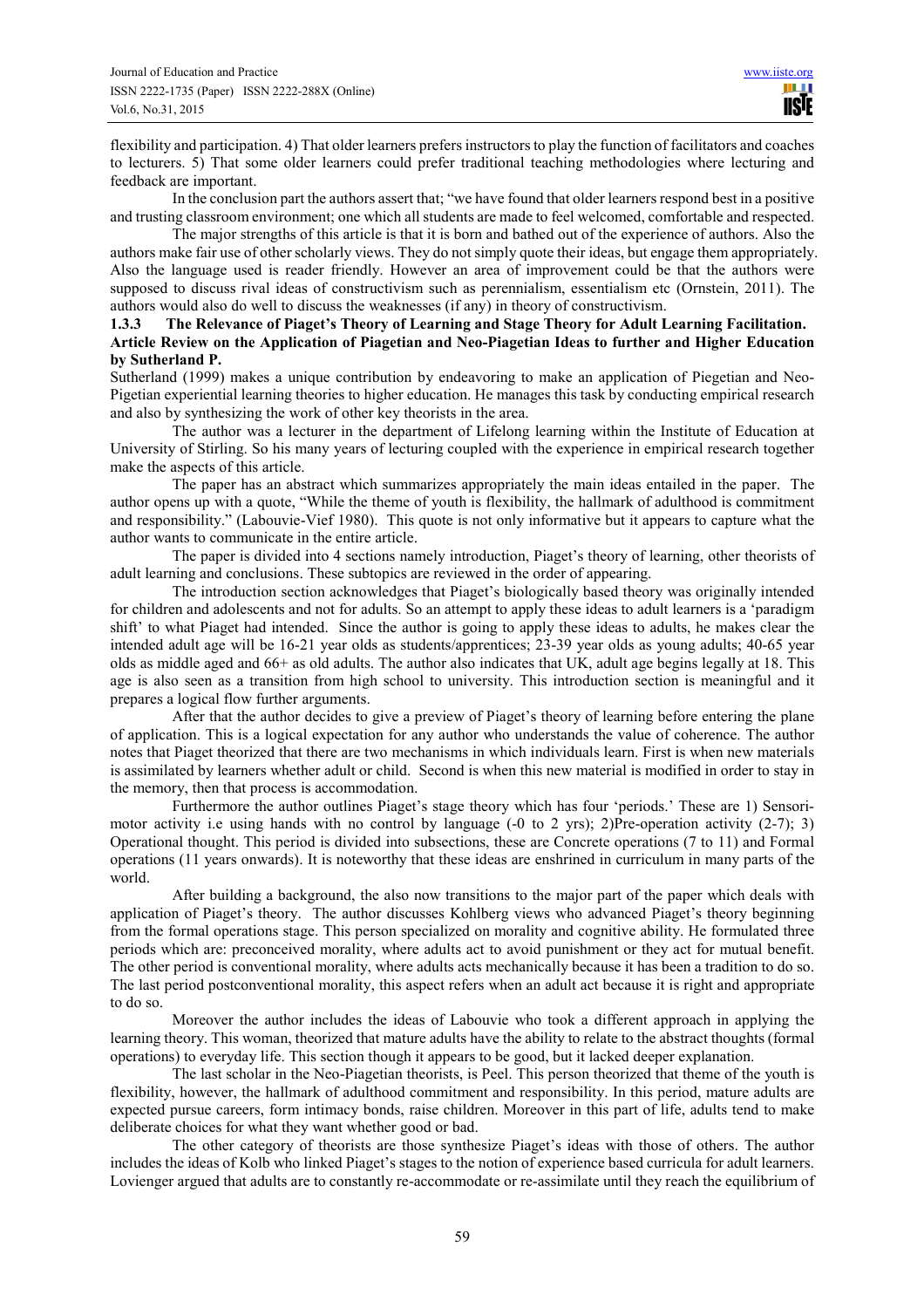their lives. The last theorist in this category is Pascual Leone who also put forward 4 periods which apply to adult life. These are late formal, pre-dialectical, dialectical and transdental.

The last category of theorists to be discussed are those who took a completely different alternative to Piaget. The cited example by the author is Perry who came out with 3 important ideas. These were first, adults tend to have emphasis on qualitative than quantitative in terms of developmental change. Secondly, adults tend to prefer constructing their own knowledge. And lastly adults exhibit formal operations because it is their mode of thinking.

After synthesizing the ideas of all theorists in the paper, the author proposes various aspects, but the most notable ones are, when dealing with adults there must be a stress on learning by doing or move from visual to material. The last significant application according to the writer is that when the teacher is not sure on the stage of the student; it is advisable to begin with learner's experiences, thereafter proceed to abstract approaches.

As noted earlier the author has brought a unique contribution by synthesizing the ideas of Piagetians and Neo-Piagetians. Moreover, he added also his own contribution too. However, the part of the article which could be improved in the one on application. The author spends most of the paper discussions about the Piaget theory, but spends little space+to deal with the application which is found in the title of the paper. You may be surprised a theorists like Perry and Papalia are covered in just 3 lines!

# **1.4 The Implications of Andragogical Models for Adult Learning Facilitation**

The effect of Malcom ideas in Tanzania system of education are yet to be fully realized. Because most of our scholars have learned these ideas not as a full academic programme but as a course or a topic. As a result adults in formal, non-formal and informal settings are taught in subject centered approaches and not in problem centered approach. Moreover adult learning approaches have been 'reduced' to literacy. This happened was back in 1967 when truly the country had low literacy rates. But for almost four decades later, this definition has refused to change in the minds of people. This reality shows how much need to be done to improve the current situation ( (Mhando, 2012).

The implication of constructivism ideas in the Tanzania curriculum so far are theoretical. In all curriculum statements for secondary as well as teacher education the concept of constructivism is at least seen. However its practice is far from reality. This could be a result of many causes but not limited to teacher motivation, big classes, few learning equipment etc ( (Justin, 2013).

The effect of Piaget theory for adult learning is at least under application. The learners in high school are basically taught in abstract concepts. However the Piagetian and Neo-Piagetian theories are a new phenomenon at least according to my observation. I have noted through observation in university setting that lecturers are comfortable to call students as 'kids!' This also shows how these theories needs to be given an attention that is worthwhile.

# **1.5 Personal Views Regarding Facilitating Adult Learners**

All the views discussed in this paper are groundbreaking in the field of adult education. It is noteworthy that these views were born in the western contexts. Where the learning environment is optimally sufficient in terms of infrastructure; the teachers are adequately trained; the environment is also peaceful. But in Tanzania and the rest of sub-Saharan Africa, things are different. The infrastructure in both rural and urban are typically below the worldclass standards; some teachers are employed either without training or are trained in poor environments and also to make it critical, there is a rising wave of terrorist events such as those done by Al Qaeda, Al- Shabab and Boko-Haram. In such settings one may wish to ask how African scholars can apply Malcom Knowles ideas? How can African Scholars apply constructivism ideas? And how can African Scholars apply Neo-Piagetian ideas. I therefore give a call to African academics in adult learning to push boundaries further in the field of andragogy in order to be applicable in the current socio-political and economic realities.

#### **1.6 Conclusion**

The paper was geared to synthesize a theoretical basis for adult learning facilitation in order to provide a valuable systematic resource in the field of adult education. The paper has reviewed 6 journal articles with topics ranging from theory of andragogy; the effect of globalization on adult learning; the contribution of Malcom Knowles; Constructivism as a theoretical Model for Adult Learning and the Relevance of Piaget and Neo-Piagetian theories on adult education. Each article was first summarized and then it was critically reviewed to reflect the current Africa realities on Adult Education. The overall finding is that African scholars have not been in the forefront in contributing towards theories of adult learning facilitation. The key theorists like Malcom Knowles, John Dewey, and Piaget are among many others who were born and trained in the west. So they theorized according to their own contexts. So the paper emphasizes again for the need for African academics in adult learning to push boundaries further in the field of andragogy in order to be applicable in the current socio-political and economic realities.